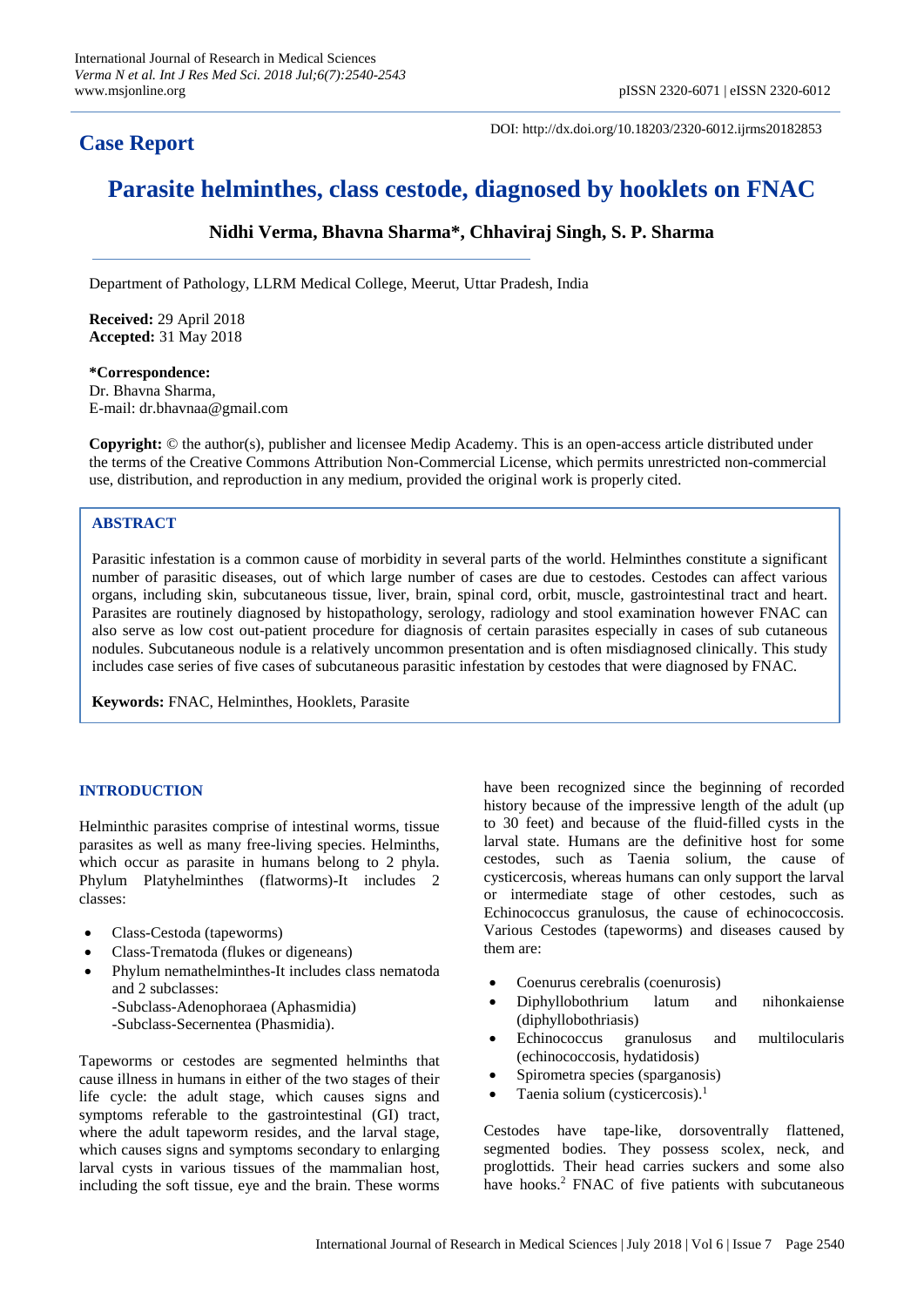swellings showed negatively stained hooklets which led to diagnosis of parasitic infestation by cestodes.

#### **CASE REPORT**

#### *Case 1*

There were 21 years old female patient presented in outpatient department of ENT, SVBP hospital, Meerut with superficial nodule over left sub mandibular region since 8 months. Patient was sent to pathology department of L.L.R.M. Medical College, Meerut attached to S.V.B.P. Hospital, Meerut for FNAC of the swelling. On examination the nodule measured 1.5\*1.5cm in size, nontender and soft to firm in consistency. FNA yielded 2 ml clear fluid and smears were made after centrifugation and stained with May-Grunwald Giemsa (MGG) stain; wet mount preparation (Figure 1) was also examined. On microscopic examination body and hooklets (Figure 2) of parasite were seen. Diagnosis of helminthic infection, class cestode was made and patient was put on antihelminthic treatment.



**Figure 1: Wet mount showing hooklet.**



**Figure 2: Body and hooklets of parasite.**

# *Case 2*

A 45 years old male presented in out-patient department of Surgery, SVBP hospital, Meerut with left upper chest wall swelling since 5 months. The patient was sent to pathology department of L.L.R.M. Medical college, Meerut attached to S.V.B.P. Hospital, Meerut for FNAC. On examination, the swelling measured 2\*2cm and firm in consistency. On aspiration, blood mixed material came out. On microscopy, hooklets along with mixed inflammatory infiltrate were seen. Diagnosis of helminthic infection, class cestode was made and patient was put on anti-helminthic treatment.

#### *Case 3*

There were 28 years male presented in out-patient department of Surgery, SVBP hospital, Meerut with right lower chest wall swelling measuring 1.5\*1.5cm and soft to firm in consistency. The patient was sent to pathology department of L.L.R.M. Medical college, Meerut attached to S.V.B.P. Hospital, Meerut for FNAC. On aspiration, pus mixed material came out. On microscopy hooklets were seen along with few mixed inflammatory cells. Diagnosis of helminthic infection, class cestode was made and patient was put on anti-helminthic treatment.

#### *Case 4*

In this study a 32 years old female presented in outpatient department of ENT, SVBP hospital, Meerut with pre-auricular swelling for 10 months. The patient was sent to pathology department of L.L.R.M. Medical college, Meerut attached to S.V.B.P. Hospital, Meerut for FNAC. On examination, the swelling measured 1\*1cm and soft to firm in consistency. On aspiration, clear fluid came out. Microscopic examination of wet mount smear and MGG stained smear showed hooklets of parasite (Figure 3). Diagnosis of helminthic infection, class cestode was made and patient was put on anti-helminthic treatment.



#### **Figure 3: Hooklets of parasite, MGG stain, 400x.**

#### *Case 5*

There were 18 years old male presented in out-patient department of Surgery, SVBP hospital, Meerut with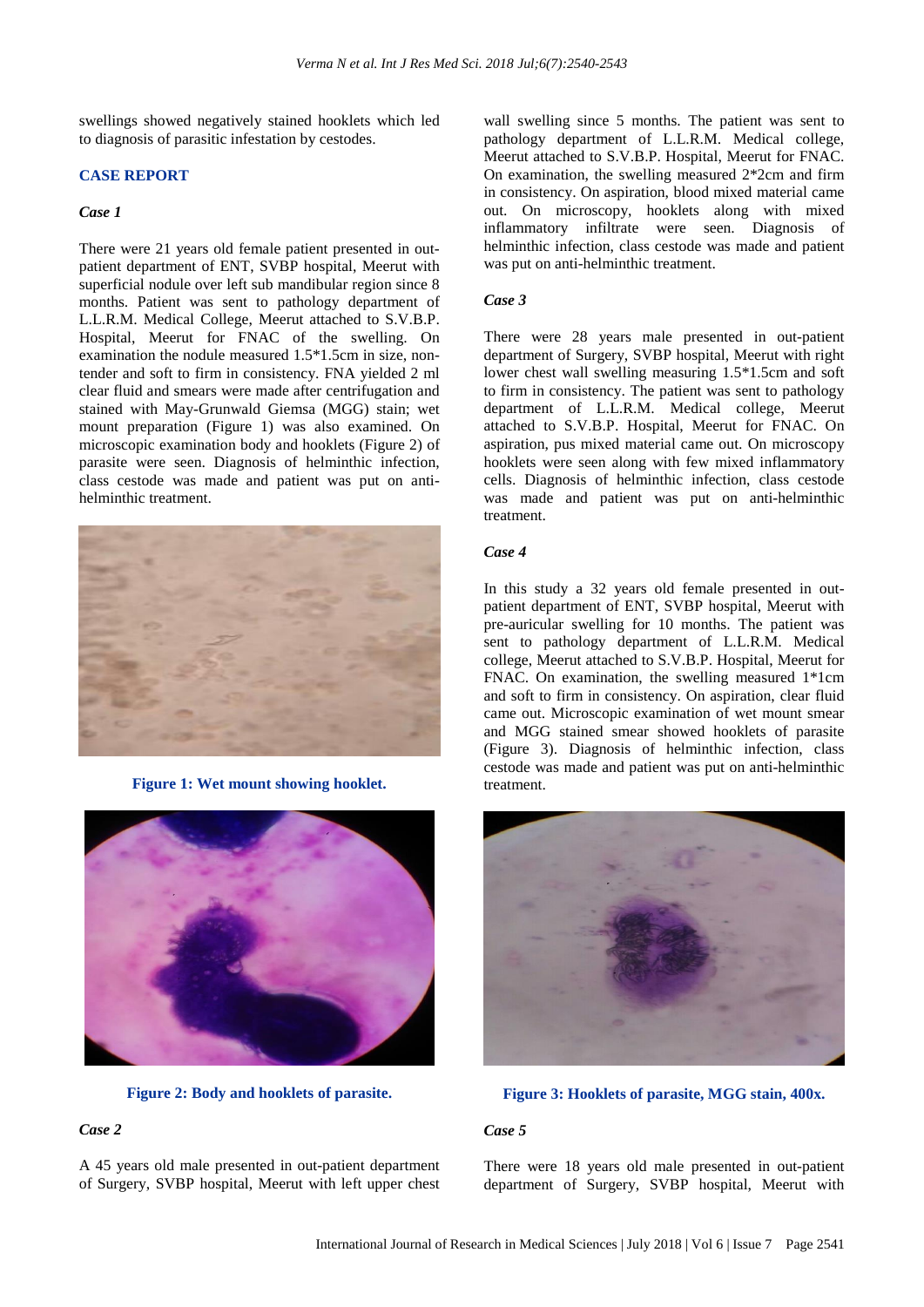swelling in anterior abdominal wall since 2 months. The patient was sent to pathology department of L.L.R.M. Medical college, Meerut attached to S.V.B.P. Hospital, Meerut for FNAC. On examination, the swelling measured 1.5\*1.5cm and soft to firm in consistency. On aspiration, clear fluid came out. Microscopic examination of wet mount smear showed hooklets (Figure 4) and scolices (Figure 5) and MGG stained smear showed many hooklets.



**Figure 4: Wet mount smear showing hooklets.**



**Figure 5: Wet mount smear showing scolices.**

In all these cases, umbrella diagnosis of parasitic infestation by helminthes (class-cestode) was given on the basis of hooklets identification specific species identification was not done owing to common anti helminthic treatment for all cestodes. Patients were put on anti-helminthic therapy and responded well to treatment.

# **DISCUSSION**

Cestodes, or tapeworms, are segmented worms. The adults reside in the gastrointestinal tract, but the larvae can be found in almost any organ. The ribbon-shaped tapeworm attaches to the intestinal mucosa by means of sucking cups or hooks located on the scolex.<sup>3</sup>

Although humans can be definitive hosts for cestodes (tapeworms), major pathologic conditions occur during cestode larval stages when humans serve as the intermediate host for these parasites. The most relevant forms of human disease caused by cestode larvae are echinococcosis, caused by Echinococcus granulosus and Echinococcus multilocularis, and cysticercosis, caused by Taenia solium. These infections occur worldwide, but their relevance is particularly high in developing countries, where poor hygiene conditions facilitate the transmission of the parasites.<sup>4</sup>

FNAC is low cost outpatient procedure for pre-operative diagnosis of parasitic swellings and may even obviate the need for open biopsy. <sup>5</sup> The cytological diagnosis is quite clear cut and undemanding in cases where actual parasite structure is identified in the smear. The cytomorphological identification of larval forms in FNAC smear by different workers has widened the utility of FNAC in skin nodules. The diagnosis of cestode infection is made when fragments of larval cuticle, parenchyma or scolex are identified. <sup>6</sup> The viable cyst and the necrotic and calcified lesions all have distinctive cytomorphological pattern. The viable cyst yields clear fluid and show fragments of bladder wall in a clear acellular background. Single and detached hooklets may be the only recognisable remnants in aspirates of calcified cyts. 7

Aspirates of necrotic and degenerated lesions may contain fragments of bladder wall including calcareous corpuscles, detached single hooklets and an infiltration of inflammatory cells associated with development of foreign body granulomas. A careful search for hooklets is indicated whenever there is clear fluid aspiration, as single and detached hooklets maybe only recognizable remanants in aspirates of calcified cysts. <sup>7</sup> A wet mount preparation should be examined microscopically, as it shows hooklets and sometimes this may be the only evidence of parasite and there may be no evidence on MGG stained smear.

FNAC has emerged as a widely acceptable method for the diagnosis of sub-cutaneous parasitic swellings. Specific species identification can be done by histopathological examination and by serology. However, treatment modality for most helminthic infections remains the same, therefore a broad umbrella diagnosis of helminthic infection, class cestode may be rendered on identification of hooklets on FNAC in economically limited settings. Thus, this article helps to spread the awareness about the usefulness of FNAC in diagnosis is of parasitic infestation and reaching a broad umbrella diagnosis of cestodes.

#### **CONCLUSION**

FNAC is a useful diagnostic modality in the diagnosis of parasitic infestation and reaching a broad umbrella diagnosis of cestodes. In resource limited places Anti